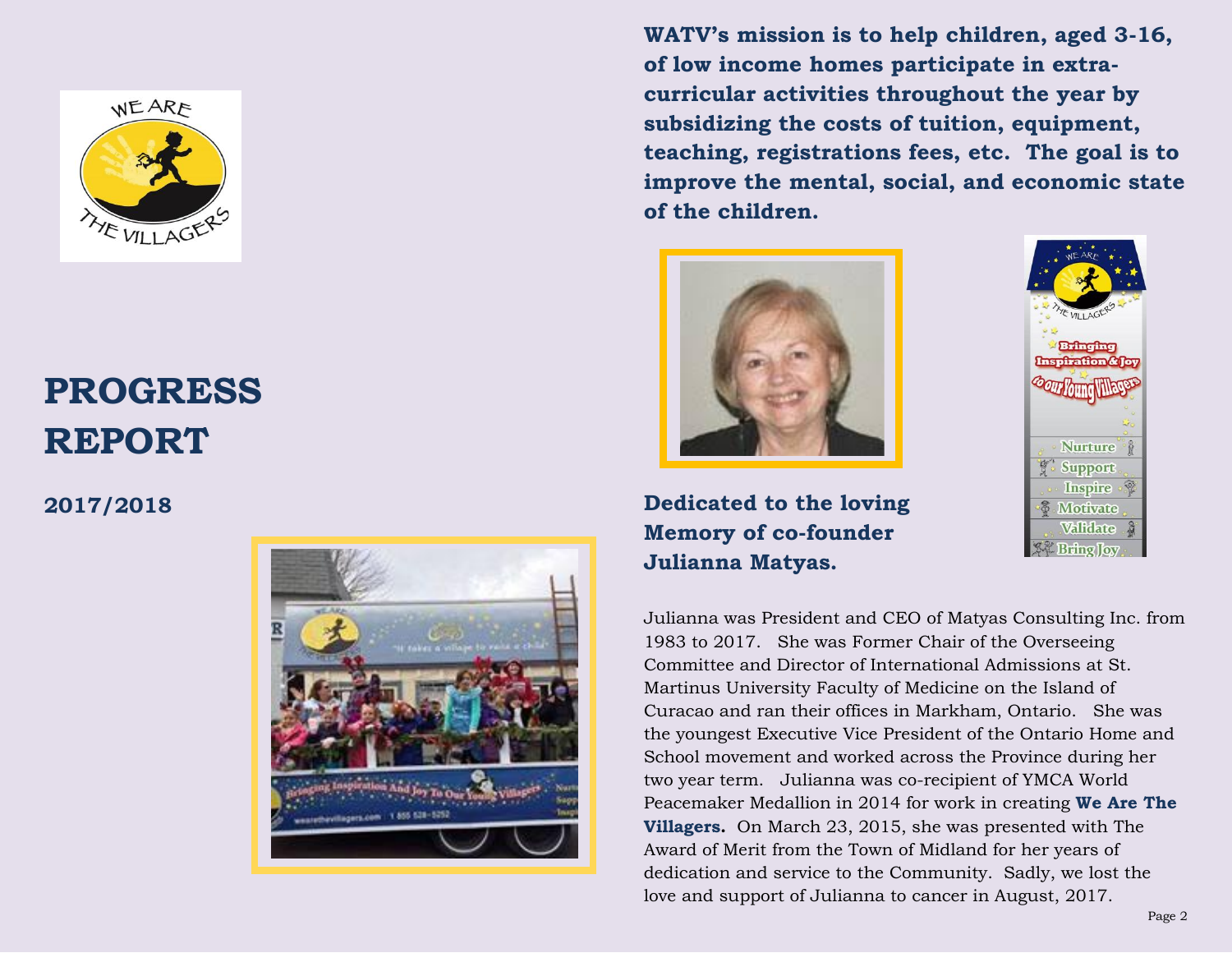**The physical and social health of our children has never been more important nor received more concern. This year, We Are The Villagers intensified its commitment and support for the children of low income families by:** 

- **substantially increasing the amount of financial support;**
- **introducing new children's programs in the arts, culture, sports, education, and recreation;**
- **developing new partnerships with community service providers;**
- **reaching into new communities that welcome our assistance.**

**In this favourable context, our work, presence, and impact are meaningful to our communities.**

|           | <b>TABLE OF CONTENTS</b>         |
|-----------|----------------------------------|
|           | <b>WELCOME and DEDICATION</b>    |
| 4         | YEAR IN REVIEW                   |
| 5         | OUR VALUABLE COMMUNITY PARTNERS  |
| $6 - 7$   | <b>OUR IMPACT</b>                |
| 8         | <b>INSPIRING NEW PROGRAMMING</b> |
|           | <b>LEADERSHIP</b>                |
| $10 - 11$ | FINANCIAL REPORT                 |
|           |                                  |

## **THE YEAR IN REVIEW**

**WATV Activity:**

|           | 27 Community<br><b>Fundraising Events</b> | \$68,889 Fundraising<br><b>Event Revenues</b> |
|-----------|-------------------------------------------|-----------------------------------------------|
|           | \$60,944 Donations                        | <b>1</b> For The Kids<br>Annual Campaign      |
|           | 442 Children Impacted                     | $\mathbf{27}$ Communities                     |
|           | $\mathbf 1$ New President                 | $1,000s$ Volunteer Hours                      |
| <b>19</b> | Programs Offered                          | 56 Service Providers                          |
|           | \$68,269 Children's Sponsorship           |                                               |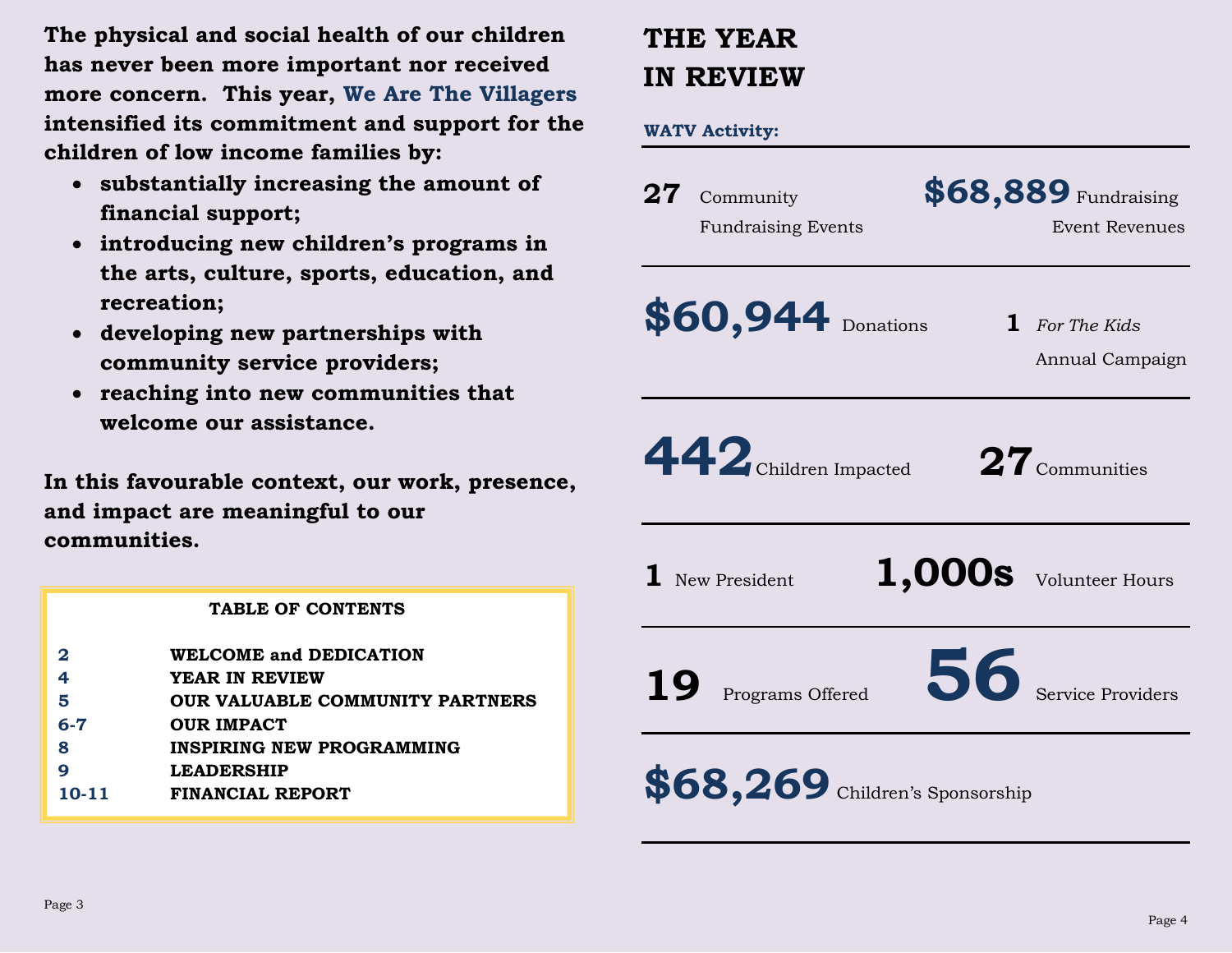### **OUR VALUABLE COMMUNITY PARTNERS**

A and E Creationz, Alco Natural Health, Angela Schmidt, Anthony & Liesje Lancia, Banana Baskets, Bank of Montreal, Bayshore Lanes, Better Life Chiropractor, Blair Window Fashions, Blind Mary, Body Line Collision, Bonair Golf Course, Boston Pizza (Midland), Bourgeois Motors, BP Sportswear, Brampton Trucking, Brenton Trucking, Brock Lavin Lighting, Brooklea Golf & Country Club, Bryants Jewellers, Camp Collectables, Canadian Auto Workers, Caitlin Gerbais, Cashmere Blue, CIBC, Chris & Joanne Kontos, Classique Hair Salon, CNHR Magazine, Corus Entertainment – Fresh 93.1, Cottage Friends, Crissy's Take Aways, Dayden Salon, Dentistry By The Bay, Dino's, Dock 104.1, Dr. Matyas-Hervieux, Dylan Lock, Edward Evans, Elegant Gourmet, Emma Carey, Ernie Ripcoe, FS Printing, Feast – Chef Jeff Cote, First for Safety, Foodland-Midland, Foodland-Penetanguishene, Food Basics – Midland, Fresh by Leanne, Friends Furrever, Full-Line Electronics, Gail Hamelin, Georgian Bakery, Georgian Bay Windsurfing, Georgian Bay Massage , Georgian Bay Plastics, HGR Graham LLP, Glenn Howard, Great Lakes Winery, Green Block Trading Post, Grounded Coffee, Heather Paul, Herbal Magic, HomeComing, Home Hardware-Penetang, Huronia Alarms, Huronia Arts Academy, Ice Art, Indulge Boutique, Image Salon, Jan's Tea Room, Janet Antebi, Jean Goodrow, Jones Aluminum, Jory's IGA, Josee Ellis, Julianna Matyas, K-Mac Solutions, Kait Krichbaum, Cathy Tickle, Keewatin, Kim's Boutique & Bright Ideas, Kim Santor, Kim Starr, LABX, Le Maitre D Restaurant, Leelee's Secrets, Library Restaurant, Louise Hay, Marie Ladouceur, Marilynn's, Matyas Consulting, BuroPLUS, Meridian Credit Union, Midas Auto Service, Midland & District Business Women's Association, Midland Chrysler, Midland Home Hardware, Midland Historical Society, Midland Honda, Midland Library, Midland Mirror, Midland Super Lube , Midland Toyota, Minds Alive, Mom's Restaurant, Mona Schultz, Mortgage Centre, MP Bruce Stanton, MVC Radical Solutions, Norman's Garden Gallery, Northshore Roofing, Paint Affects, Panache Spa, Pause Beaute Aesthetics, Pebble Tree, Patricia's Boutique, Penetang Home Products, Pet Value-Midland, Phil's Casual Dining, Phil's Bar & Eatery, Phoenix Jewelry, Picard's Peanuts, Pro Oil Change, Pure Spa, Pros Marketing, Quality Fire Protection, R-Mac Solutions, R.Vandermeer, Radishes & Gooseberries, Rawson's Meat & Deli, Rita Benacquista-Stillo, Royal Bank of Canada, Rub on the Green, Sainte Marie Among the Hurons, Salon Latour, Salt Caves, Scotiabank, Sell-it-Online, Serendipitea, Settler's Ghost, Sharon Nix, Shiny Things Beads & Baubles, Shoes to Boot, Shoppers Drug Mart,

Simple Artworks – Hengameh Gorgi, Simply Country, Sonya Rathke Sportswear, Speedy Collision, Standlith Inc., State Farm Insurance, Stewart Vincent Photography, Submission Arts Academy, Tan-Trum Tanning Salon, Team Hawke Realty, The Christmas Store, The Froth Café, The Oil Shop, The Quarter Deck Restaurant, Quest Art Gallery, The Reading Room, The Salon on Georgian Bay, The Water Stop, TD Canada Trust, Templeton Windows & Doors, Tim Hortons, Tom Smith Chevrolet, Toyota Midland, Tripp's Paint & Decorating Shoppe, T-Zone Vibration, Uncle Bucks, Uncle Roy's Restaurant, Union Taxi (Peter Lemay), Inspirations, Vincent's Salon & Spa, Waterview Space, Weber Manufacturing, Walker's Electric, Walmart-Midland, Wye Heritage Marina

### **OUR IMPACT**





WATV youth bowler Nyah Pyburn of Elmvale became the fourth best bowler in Canada in the Bantam group at the Youth Bowl Canada (YBC) national championships held in Quebec. Nyah is also the Ontario provincial champion!

Guitar and other music lessons are very popular with the kids, representing twenty per cent of enrolled children. Here they are shown with the Mayors playing at our popular Mayor's Mac and Cheese fundraising dinner.





 Jaxsen, sent this note to thank WATV for providing financial support which allows him to play hockey in Barrie.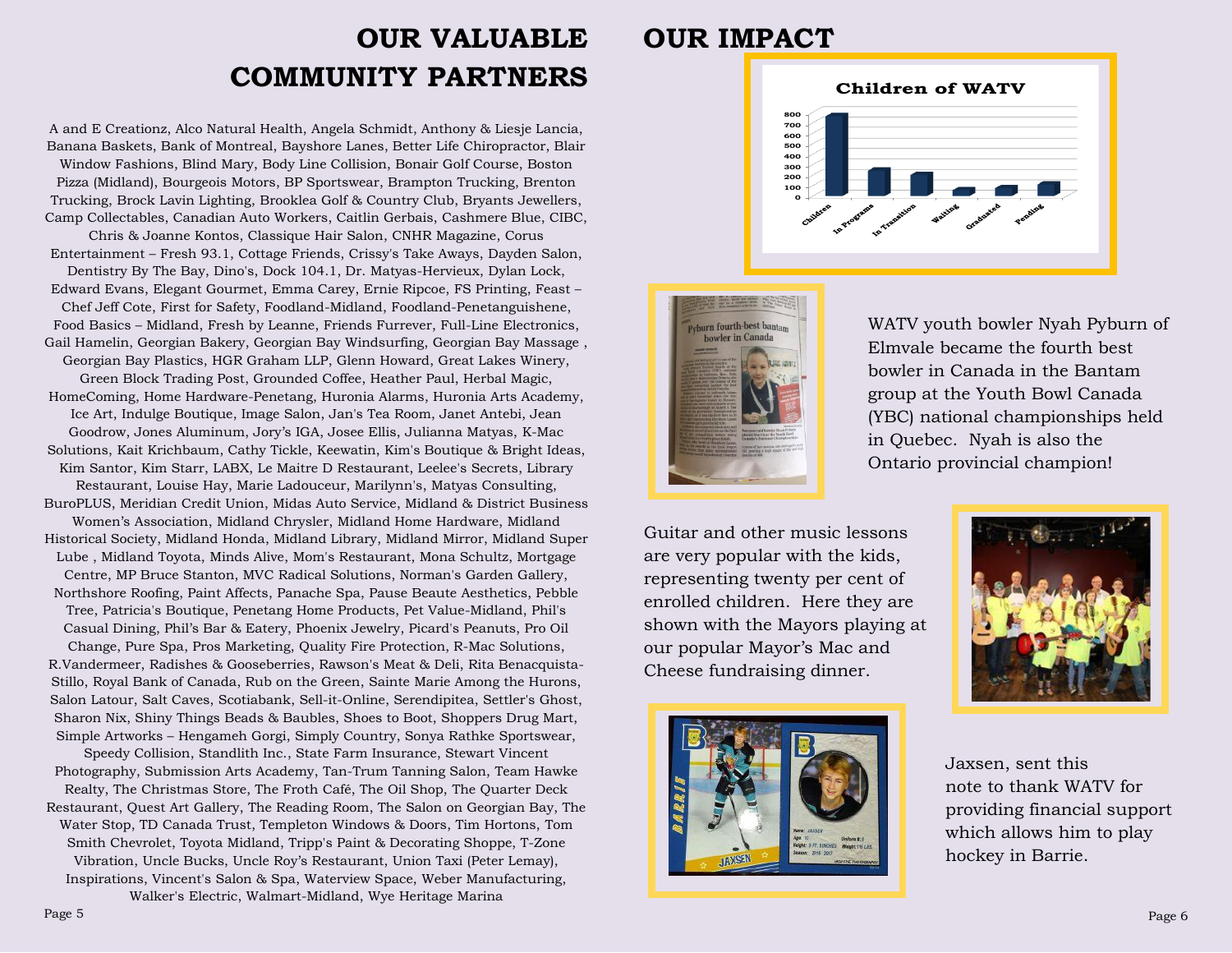

Dance lessons were the second most important activity supported by WATV, with twenty three per cent of the kids in the Village participating.



Thanks to *Toys for the North* and Mayor Scotty 'Claus' Warnock of Tay Township, WATV is able to distribute 700 toys to the kids in the village each year.



Sudbury, Ontario.



This year we:

- Held our second annual **Golf Tournament** which attracted 80 golfers and raised a total of \$11,500. **Scotiabank** was the Presenting Sponsor.
- Welcomed **new supporting partners** including **Huronia Dental Centre** (\$4,500), **The Jim McCready Fund** (\$1,500) and **The Tonglen Foundation** (\$1,000).
- Held our annual **50/50 Draw** campaign which raised \$6,600.
- NHL hockey legend and Penetanguishene resident **Chris Kontos** was the Honourary Chair of our *For The Kids* campaign. Contributions totalled **\$19,000**. Corporate donors included **Weber Manufacturing, LABX, Standlith Inc, Pros Marketing, Matyas Consulting, Bourgeois Motors, Walmart Canada, Team Hawke Realty, Pro Oil Change, HGR Graham LLP, and Midland Toyota.**
- Participated in many community events, such as the **Farm Fresh FoodFest**, the **Butter Tart Festival**, various town and village **parades**, the **Cupcake Festival**, **Midland Movie Night**, and more.
- Continued to service our local communities, including **Midland, Penetanguishene, Tiny, Tay, Victoria Harbour, Port McNicoll, Waubaushene, Port Severn, Orillia, Coldwater, Oro Medonte, Barrie, West Gwillimbury, Alliston, Angus, MacTier, Adjula, Innisfil, Cookstown, Collingwood, Wasaga Beach, Staynor, Palgrave, Warminster, Lefroy, Elmvale and Bradford**.
- Continued our **Mayors' Mac & Cheese** and **Pancake Breakfast** fundraising events, and held our first event in Toronto, **A Village Night in Portugal**.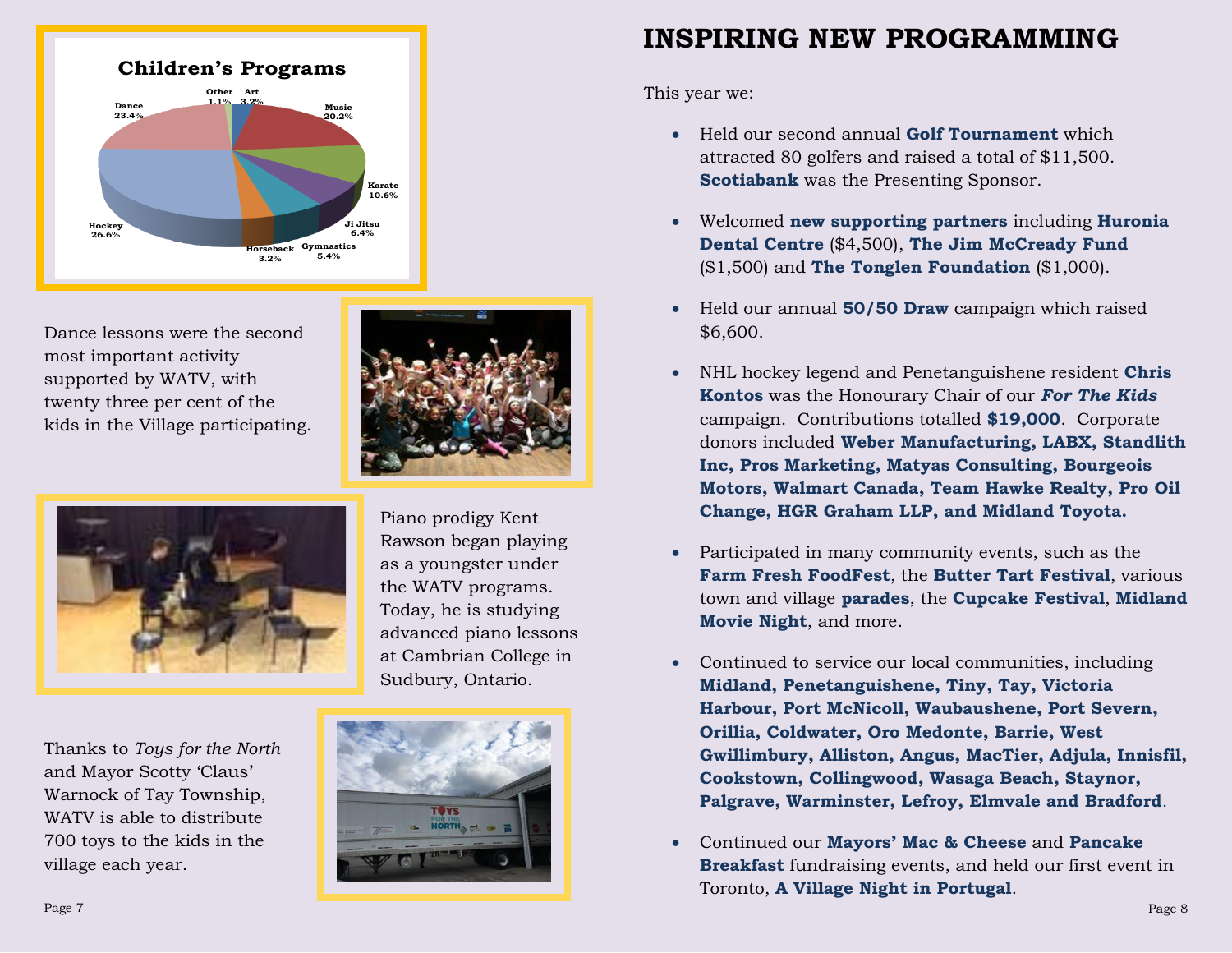

### **LEADERSHIP**



 **Geoffrey Crompton** Chairman, Co-Founder

**Dr. Matyas Hervieux**



 **Liesje Lancia** Board Member, Secretary

President

 **Dr. Robert Cooper** Board Member, Administration



 **Andrew Matthews, CPA, CA** Board Member, Treasurer

**Mark S. Bonham** Board member, Chief Fundraiser





### **FINANCIAL STATEMENTS**

Statement of Financial Position As at January 31st

|                            | 2018     | 2017     | 2016     | 2015     |
|----------------------------|----------|----------|----------|----------|
| <b>ASSETS</b>              |          |          |          |          |
| <b>CURRENT</b>             |          |          |          |          |
| Cash                       | \$64,998 | \$16,786 | \$40,839 | \$10,404 |
| <b>Accounts Receivable</b> |          | 1,470    |          |          |
| HST Recoverable            | 1,113    | 5,844    | 4,430    | 6,328    |
|                            | \$66,111 | \$24,100 | \$45,269 | \$16,732 |
|                            |          |          |          |          |

#### **LIABILITIES AND ACCUMULATED SURPLUS**

#### **CURRENT**

| Surplus – End of Year           | \$66,111     | \$23,068    | \$45,073 | \$16,536  |
|---------------------------------|--------------|-------------|----------|-----------|
| Over Expenses for the year      | 43,043       | (22,005)    | 28,537   | (20, 870) |
| Excess (Deficiency) of Revenues |              |             |          |           |
| Surplus – Beginning of Year     | \$23,068     | \$45,073    | \$16,536 | \$37,406  |
| <b>ACCUMULATED SURPLUS</b>      |              |             |          |           |
| Accounts Payable                | $\mathbb{S}$ | $$1,032$ \$ | 196      | \$<br>196 |

\$66,111 \$24,100 \$45,269 \$16,732